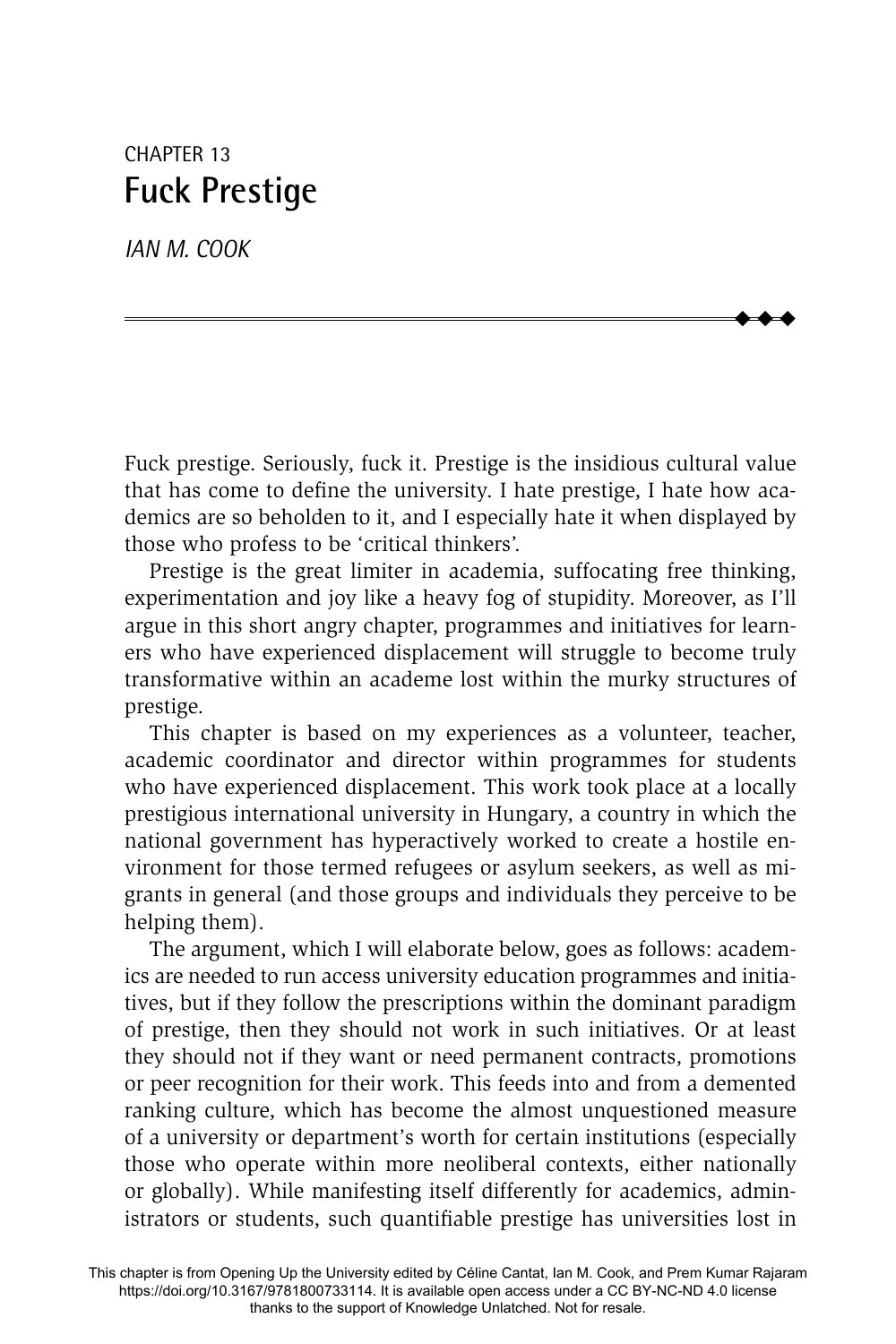a haze. Of course, it's possible to carve out small temporary clearings even in the densest of fogs. Using prestige strategically, displaced students can accumulate cultural capital, feel pride in the place they study and expand their horizons of possibility. Furthermore, those who run programmes can also utilise their institution's prestige (or the prestige of universities in general) to create the space needed for such initiatives to exist. However, these openings will remain fundamentally nontransformative as long as they rely on prestige for their continuation.

This argument speaks to this edited volume's interest in whether and how opening up the university for learners who have experienced displacement can be transformative by delineating the prestige structure within which higher education institutions operate. Working within access programmes can be transformative for teachers (Blell et al., this volume), for instance by developing collaborative methods that recognise different forms of expertise (Jasani et al., this volume), but teaching in general remains poorly recognised and rewarded (Bunescu, this volume) and is rarely bestowed with prestige. Learning within such programmes can also be transformative for individual students (Al Hussein and Mangeni, this volume), but when universities seek to build prestige through the promotion of outstanding students they can privilege those with pre-existing 'suitable' characteristics, such as language skills (Burke, this volume; Wilson et al., this volume) and thus contribute to the university serving as a site for the reproduction of racialised, gendered and classed social relations (Cantat, this volume).

Prestige, in and of itself, would not be so bad. It is, after all, the feeling of admiration or respect that a thing or a person receives because of what they have done. The issue is the structures it feeds from and helps create, and the way these prestige structures reinforce hierarchical relationships. For prestige is relational, it is dependent on the non-prestige of others: it requires the lack of prestige and even subservience of others for it to be durable over time.

## **The Prestige Structure**

The original meaning of the word prestige is the conjuror's trick. And while it has come to denote something quite different in the social sciences and society at large, it is helpful to keep its etymology in mind. Or to put it more bluntly, I believe that academic prestige is a trick, a slight of hand that makes the audience believe one thing when another quite different thing has taken place. However, revealing the conjuror's secret will not stop academics and universities believing that their pres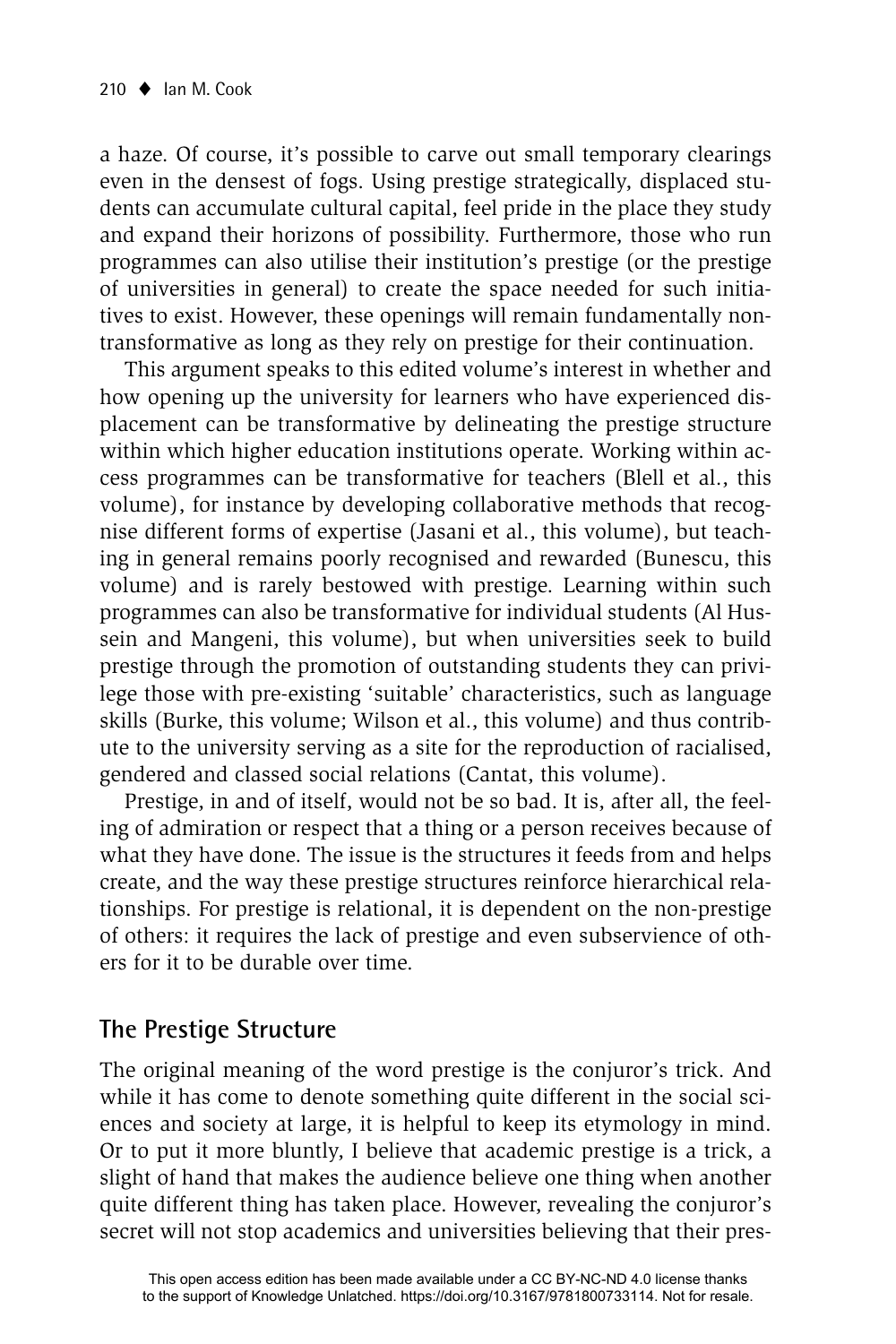tige is worthy, because we (as staff or students) are both the conjuror and the audience at once, pulling grant-shaped rabbits out of our hats and papers for 'prestigious' journals from up our sleeves, clapping our peers as they chop themselves in half.

But how does this trick work? Ortner and Whitehead theorise prestige's structuring possibilities from a symbolic anthropology perspective in their introduction to *Sexual Meanings* (1981), which I will detail at length, adding examples from academic life to make my argument.

A person or group's prestige position – or their social value – results from social evaluation. The mechanism through which people or groups are placed in a certain position (and how these processes are reproduced) is what they call the 'prestige structure'. Sources of prestige might include the command over material resources (winning grants, scholarships, negotiating a high salary), political might (becoming a student representative, university senate member, school or department chair) or personal skill (being a great scholar). However, simply being related or affiliated with others who are wealthy, mighty and skilful can also be a source of prestige (having famous academic parents, having a 'big name' as a supervisor). Prestige is enacted when these sources are used effectively, something possibly enhanced by displaying concern for the social good. Prestige is not, of course, a fixed entity, with historical reputation also playing a part in upholding, sometimes in a rigid fashion, social positioning (a degree from a fancy university can be referenced forever).

Further to this, there are two channels through which prestige can be bestowed by evaluators: ascriptive channels (based on given attributes – e.g. being from an academic family, having the class *habitus* of an academic) and achievement channels (based on what you have done – gaining entry to a university programme, publishing a paper in a top-ranked journal).

Prestige structures interact with the political economy, but are emergent and partially autonomous structures that cannot be simply mapped onto or replaced by relations of production (i.e. social class does not equal social standing in the prestige economy). Prestige is about more than simple economic domination. Rather, prestige structures are a 'screen' between other structures – political, material and so on (it is possible to have the prestige of graduating from a certain university, or having won prizes or published in the 'top' journals and still be basically unemployable).

Prestige, however, would not function unless people believed in it, enacted it and worked to maintain it: it needs an ideological underpin-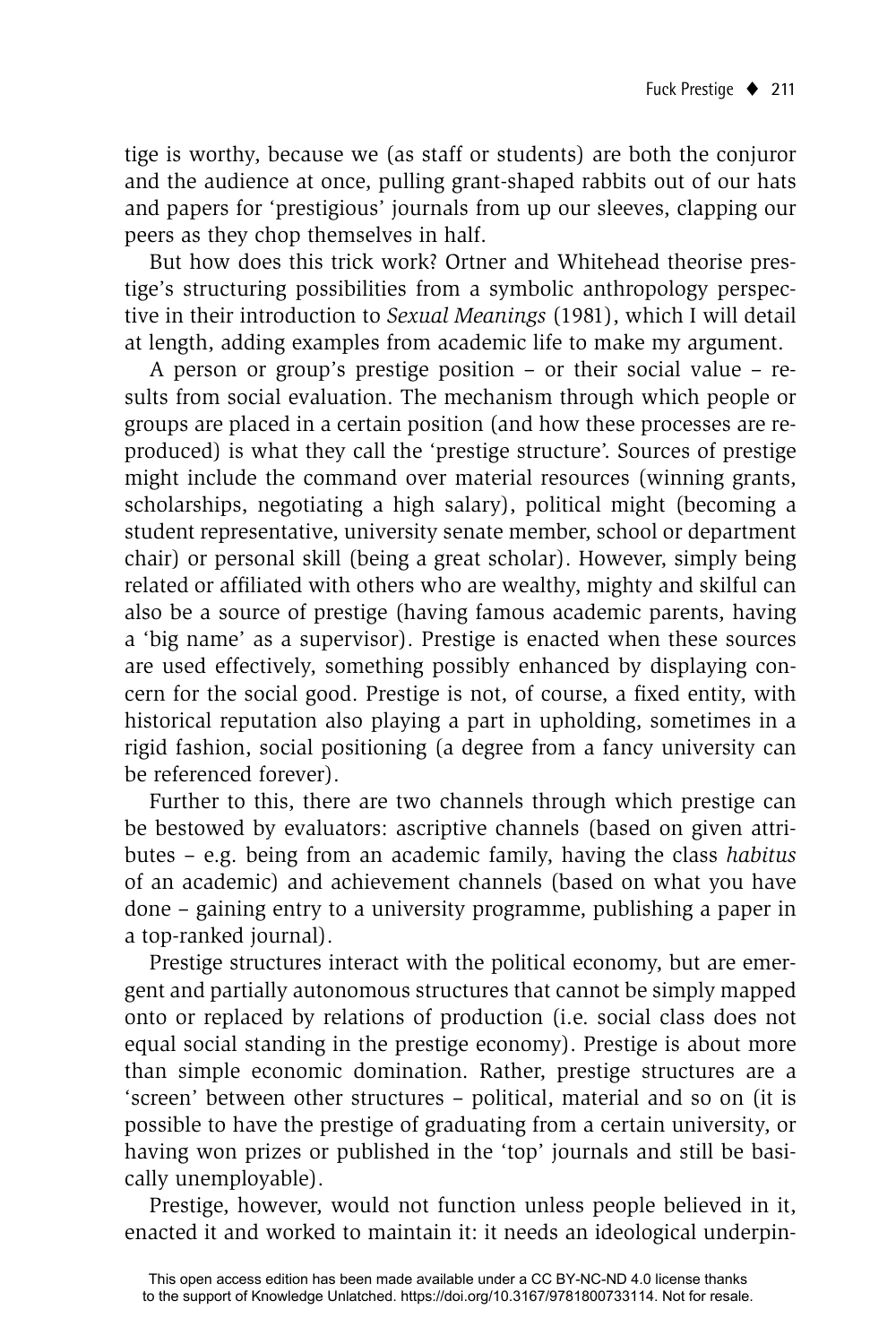ning. As Ortner and Whitehead (1981: 14) argue, prestige structures are always supported by, indeed they appear as direct expressions of, definite beliefs and symbolic associations that make sensible and compelling the ordering of human relations into patterns of deference and condescension, respect and disregard, and in many cases command and obedience. These beliefs and symbolic associations may be looked at as legitimating ideology. A system of social value differentiation, founded on whatever material base, is fragile and incomplete without such an ideology.

As such, it needs students, staff and wider society to buy into the prestige structure. People need not to believe that aspects of prestige in academia are well functioning all of the time to keep it running. For example, people can critique how the whiteness of European academia reveals it is not a true meritocracy, while still believing that, in general, prestige should be bestowed. For example, academics can observe how bad their workplaces are for gender or ethnic equity, especially when it comes to pay, but may also earnestly assert that those who have a big wage or fancy chair have them due to their excellence and hard work. The problem, according to this line of argument, is that biases are polluting the fair distribution of prestige (and its material rewards). This is an argument that the system needs tweaking, not demolishing. However, as you might have gathered from the title of this chapter, I strongly disagree. Take for example the way it makes individuals behave within it, to which I now turn.

## **Homo Prestigicus**

University education programmes for students who have experienced displacement need to be organised and run with the central involvement of academic staff, who provide pedagogical and disciplinary-specific experience and expertise. However, doing such work is not 'prestigious' within the currently dominant forms of evaluation. Of course, prestige is not the only motivating factor among academics (at least I hope not). Blackmore and Kandiko (2011) suggest that academics are motivated by (i) an intrinsic interest in academic work; (ii) material/financial benefits; and (iii) prestige rewards. They draw on the work of Bourdieu (1986, 1988), specifically his famous argument that there are different forms of capital – social capital, cultural capital and economic capital. Using this base, they argue that within the 'prestige economy' in academia, a 'system of valuing and exchange of a range of forms of capital' (Blackmore and Kandiko 2011: 404–5), academic communities (i.e.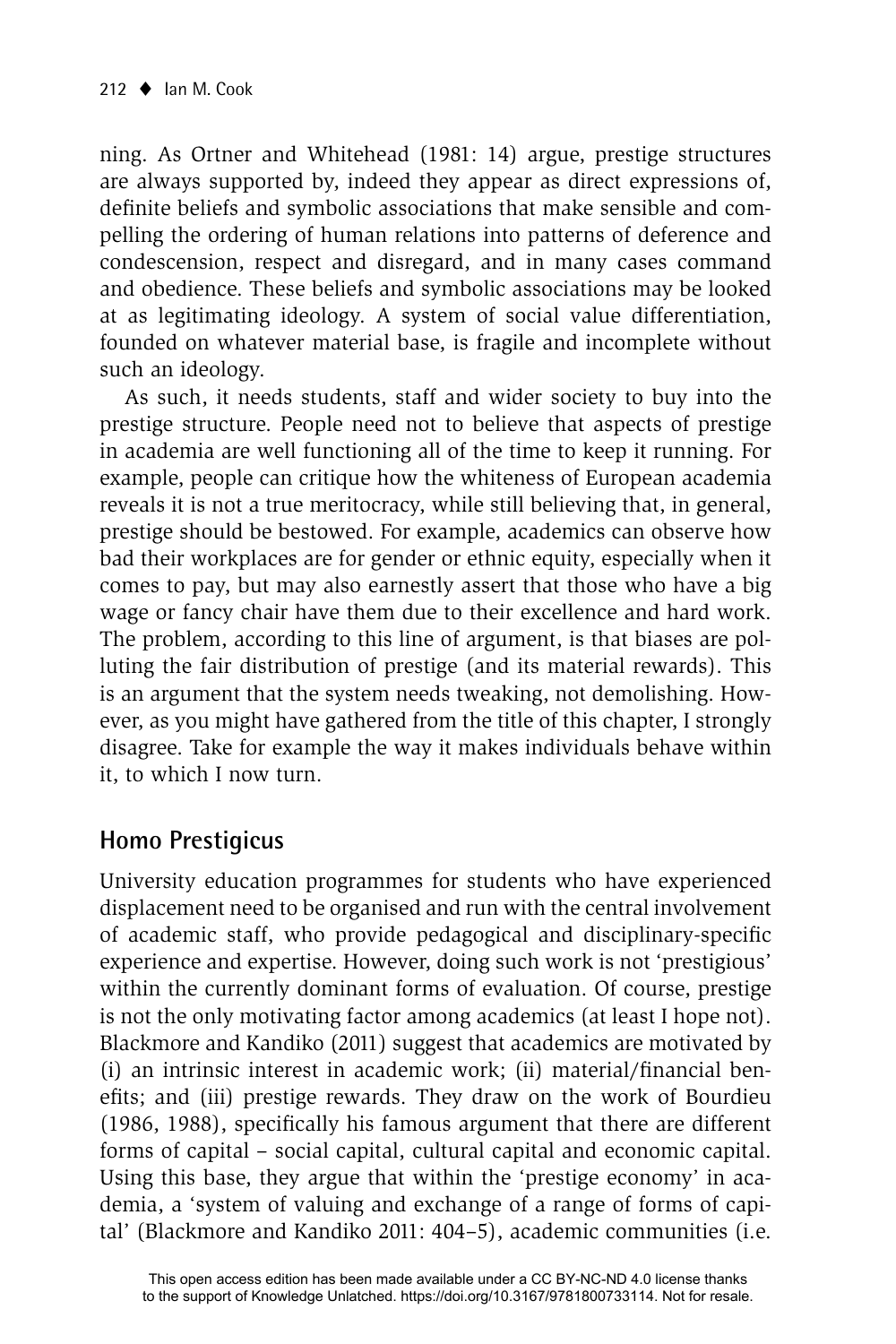professional bodies or one's department peers) evaluate other scholars, allowing them to accrue social, cultural and economic capital.

However, I would argue that over the past decade or more, two distinct yet entwined processes have created disjunctures between academics' intrinsic love of their work, the financial rewards offered in academia and any prestige gained. These disjunctures highlight the increased difficulties of transferring the benefits between different forms of capital (e.g. between cultural and economic). This ultimately makes running programmes for displaced learners more difficult.

The first disjuncture-causing process is the extreme tightening of the academic job market, that is, a large floating academic labour reserve army, and budget cuts that threaten previously secure academics. Those on fixed term or insecure contracts have little to no loyalty to departments or their universities in the long term, increasing the need for prestige to be acknowledged outside the sphere of their immediate peers. The most immediate way to realise this, most people agree, is through getting published in high-ranking journals. For those without permanent contracts, this is, in effect, an effort to convert the cultural capital gained by publishing in such journals into the economic capital promised with a permanent contract (while for tenure track academics, something similar takes place when they are up for promotion). However, there is no easy conversion between different forms of capital. Bourdieu (1986) argued that the different processes needed to accumulate different forms of capital have different temporalities. For example, for a first-generation academic, the economic capital accrued when she becomes a university professor will not automictically result in a higher degree of social capital for her, but it might for her children (for a fascinating discussion of this 'subtle economy of time', see Slama 2017). The current academic job market promises a conversion from cultural to economic capital. Except for those born with silver spoons in their mouths (of which there are of course more than a few in academia), this means not 'wasting' time engaging in potentially life-changing initiatives for displaced learners, but rather (re)using their research data for (another) journal article.

The second tendency creating a harmful disjuncture between prestige and other motivations in academia is the rise of university rankings. This rise is part of an 'audit culture' that goes beyond universities, creating new forms of global governmentality though rankings, international measurements and risk management (Shore and Wright 2015). Some of the consequences of this audit culture especially relevant for academia include the reshaping of institutions as they enter into ever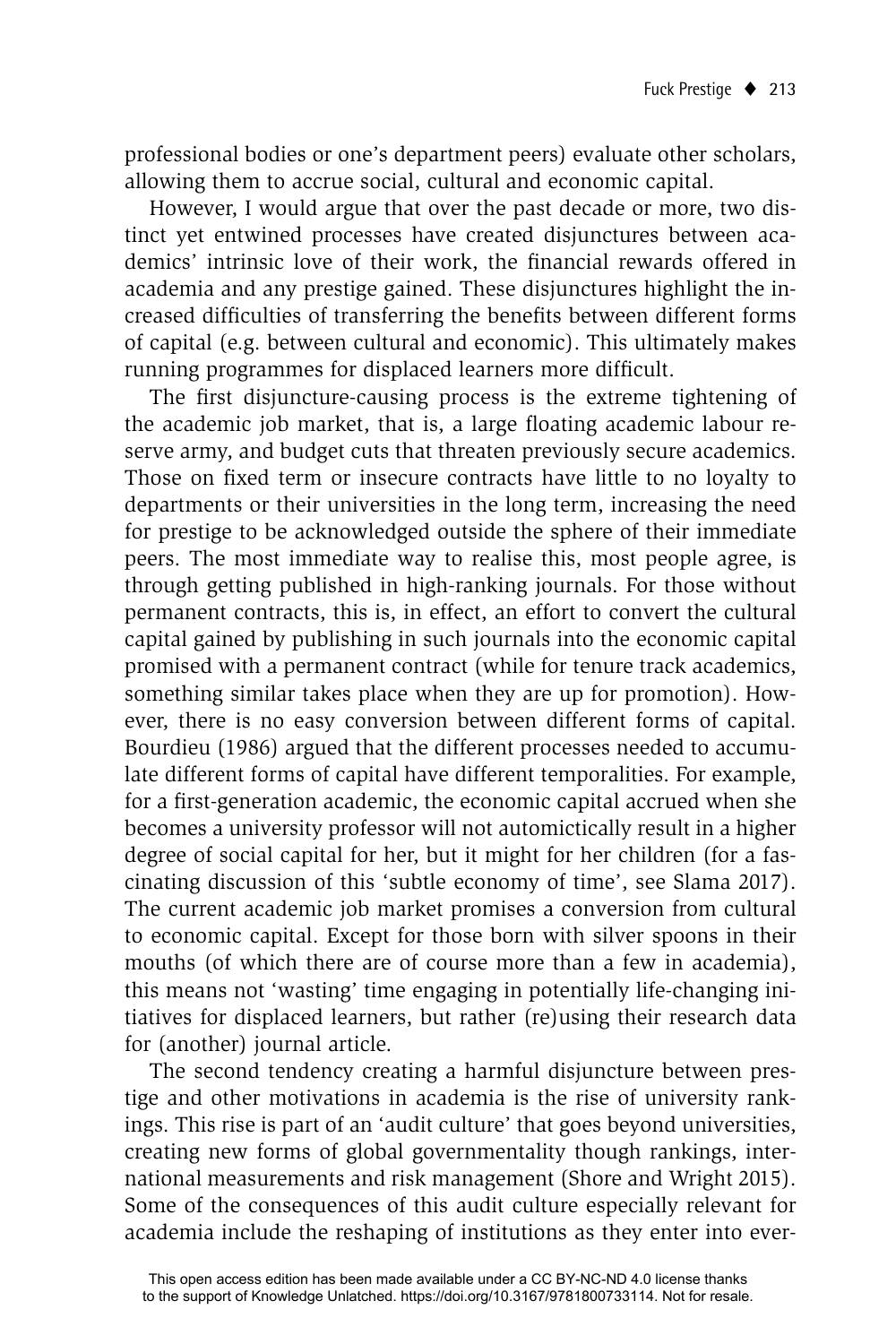growing systems that monitor, rank and measure them; a shift away from professional judgement and towards measurable criteria; and the creation of disengaged, cynical employees who develop gaming strategies to 'beat' the system (ibid.). Rankings are absurd, zero-sum games that say nothing meaningful about the quality of a university and yet they are uncritically embraced by not only management, but often also scholars (Brankovic 2021). In universities, these tendencies have been augmented through the rise of digital technologies that can easily measure and compare the output of individuals (Hall 2013), helping further elevate a marketised production over learning and scholarship (Fernback 2018). There has been an erosion of trust, a rise of paperwork (and its attendant army of consultants), an increase of competition and an increased need to create fabrications about deliverables (Shore and Wright 2015). Because measurement not only counts but also creates standards (Beer 2016), it would be a trap to argue for the inclusion of 'refugee education programmes' in matrices of measurement. This would ultimately hand over power to output-obsessed management, rather than allow initiatives to grow, develop and experiment based on students' needs. Of course, it might be argued that one of the things students need is a prestigious university.

# **The University and Its Prestige**

When Michael Ignatieff, the President and Rector of the university where I work, came to say some words at a programme for displaced learners, he made, to my mind, two quite problematic points. Firstly, he compared his own biography with those students gathered before him. He came from a refugee family, he told them, referencing the moment when his aristocratic Russian family was forced to flee the Bolshevik Revolution. Look what he had become, in spite of this intergenerational setback, was the message. As far as I know, none of the students gathered there from mostly Middle Eastern and African countries were members of the aristocracy. Secondly, and possibly related in his thinking, he spoke about how programmes like the one he was speaking before might be able to help exceptional individuals flourish, and that such would-be scholars could climb up the ladder in their new societies.

Of course, he is not the first liberal elite to imagine a super refugee hero action figure emerging from the rubble of trauma, to imagine a university finding an uncut gem and polishing it so it can shine as an example of the wonders of Western higher education, and to imagine the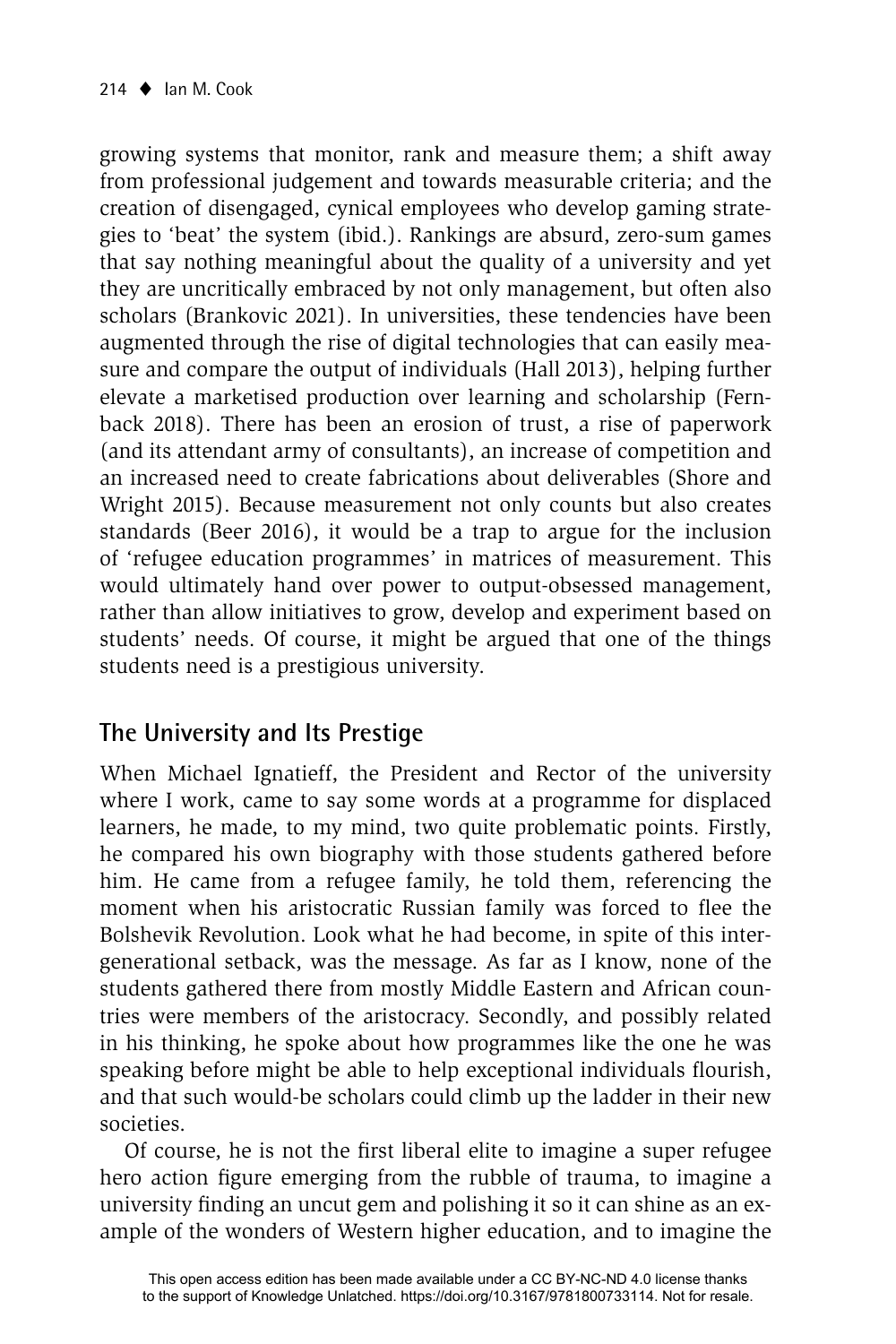prestige that might be bestowed upon a university for the valiant work they did in uncovering her. It is through such heroic acts of education, after all, that universities hope prestige can be harvested by the programmes they fund. Producing exceptional refugee trajectories fits into the prestige structures of the university, not by bumping up the institution in the official rankings, but in the more blurry world of reputation building and good news stories, beloved by communications officers.

While potentially empowering particularly 'gifted' students, the eliterefugee-learner-trajectory model undermines the access and success of those from marginalised groups more generally, as it runs the risk of reproducing the non-transformative, highly individualised forms of academic practice that ultimately create closures. It benefits those with pre-existing language skills and pre-existing educational experience comparable to that found in 'the West' (while normalising a certain ideal of 'the West' with which the 'refugee learner' must play an impossible game of catch-up). Furthermore, it is to the detriment of those who, for reasons of gender, ethnicity or class, might have been unable to access or flourish within higher education settings back home.

A university's given prestige can, however, be a big draw for students. And this, of course, is completely understandable. It is from a position of privilege (and possibly stupidity if anyone reads this the next time I need to apply for a job) that I am able to say, 'fuck prestige'. Students tell me that being able to say they are attending university gives them kudos in their workplaces, especially with their bosses. Aside from whatever important benefits being at the university brings in terms of learning and community, the prestige of a higher education institution also allows 'refugees', to a certain degree, to cover their legal label with an educational one – to say I'm not a refugee, I'm a student.

To be clear, I am not stating that individual students who are looking for ways to remake their lives should not use prestige instrumentally, should not feel pride in having gained entry into a prestigious university, and should not boast about it to their family members back home (if they so wish). Nor am I saying that those of us who help run initiatives for displaced learners do not need to play with and on the prestige of our universities (and the idea of 'the university' more generally) to open doors for people in the short term. We often are forced to reappropriate the rewards of prestige structure creatively to further knowledge and advance pedagogy.

However, with the above outlined prestige structure and the interplay of different forms of capital in mind, I am arguing that these actions, in the long term, help maintain the prestige structure, suffer from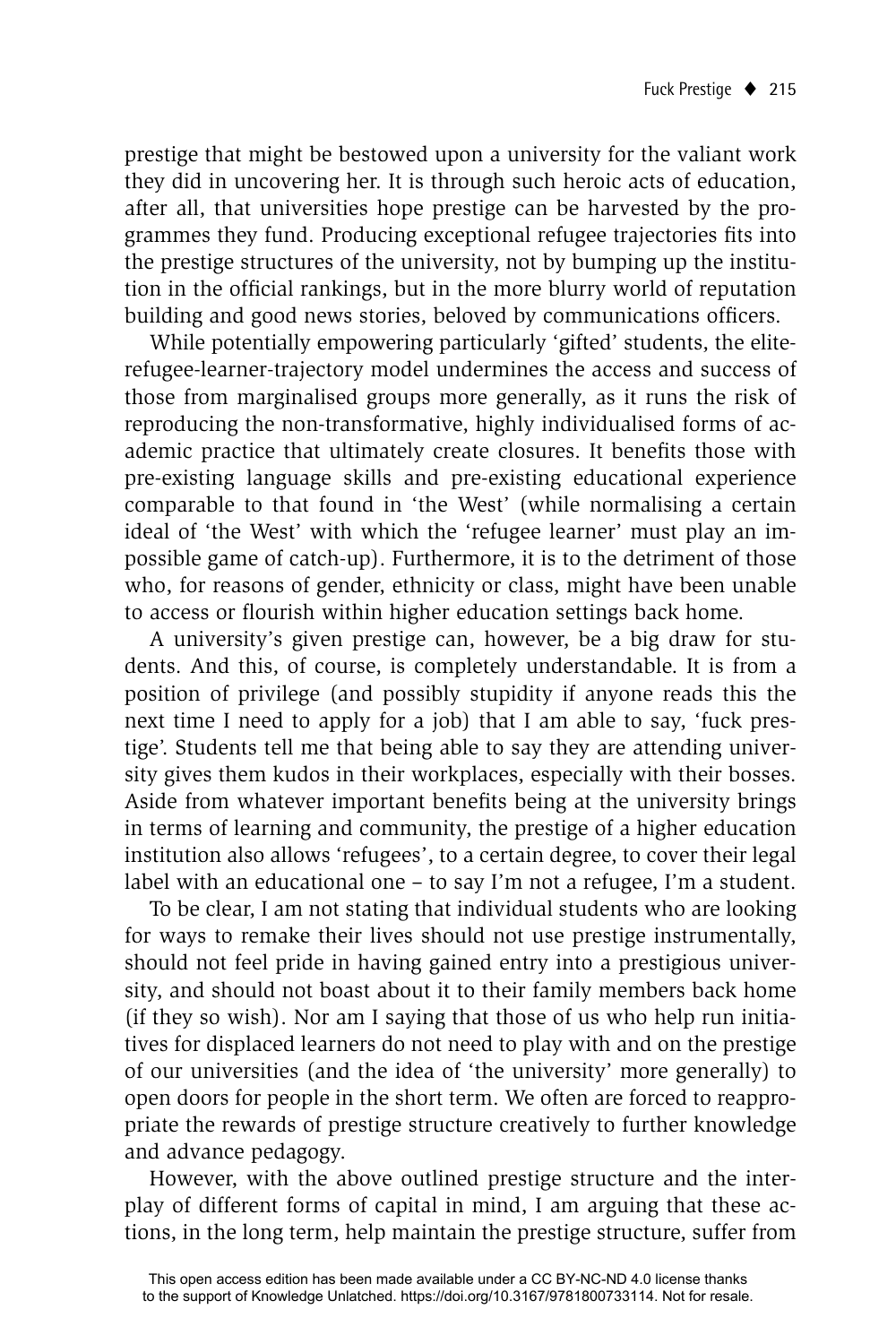the same struggles around converting different forms of capital and thus, ultimately, are fundamentally non-transformative. If the work of access programmes is only about expanding the privilege of the institution, then it keeps the structures of privilege production in place, it only expands prestige's filtering mechanism.

As such, because the prestige structure (and lack of money) disincentivises scholars from working within initiatives for displaced learners, and because the prestige structure creates trajectories for 'exceptional' students while closing doors for those arriving without the requisite background, we have little choice but to say that prestige should really fuck the fuck off.

### **Can We Fuck with the Prestige Structure Please?**

In the long term, if we were to imagine a fairer system of higher education we might want to tackle questions around access to and evaluation of the sources of prestige (especially in terms of the material and political sources of prestige); we might further want to shed light on good and bad practices around how people use these sources of prestige in a university setting; and we should certainly call out ascribed prestige and critique how achieved prestige is distributed within academia's prestige structure. Transparency, equity and justice are desperately needed.

One of the difficulties in calling for prestige to get fucked is that  $-$  as students, scholars, staff, library users and potential future students – we are all invested in it. The interplay between political-economic structures and the ideology that underpins prestige seems impenetrable, because we are all involved (critically, hypocritically) in its reproduction. Maybe the best example of this is the accumulated prestige of European Commission grants where the Principal Investigator (PI) receives the accolades, while the work of postdocs, students or precarious research assistants is only known if the PI chooses to highlight it. These secondary workers should work hard and keep quiet about any inequalities or injustices, as one day soon their chance will also come to win a large grant that will change their career (especially as universities increasingly value the winning of grants, due to changing funding models). However, labouring under this illusion enables the development of structures that are good for the reproduction of prestige-capital but not for the advancement of those 'others' (and may lead to abuse). In short, one academic raises their prestige, in part, through the invisibilised labour of others.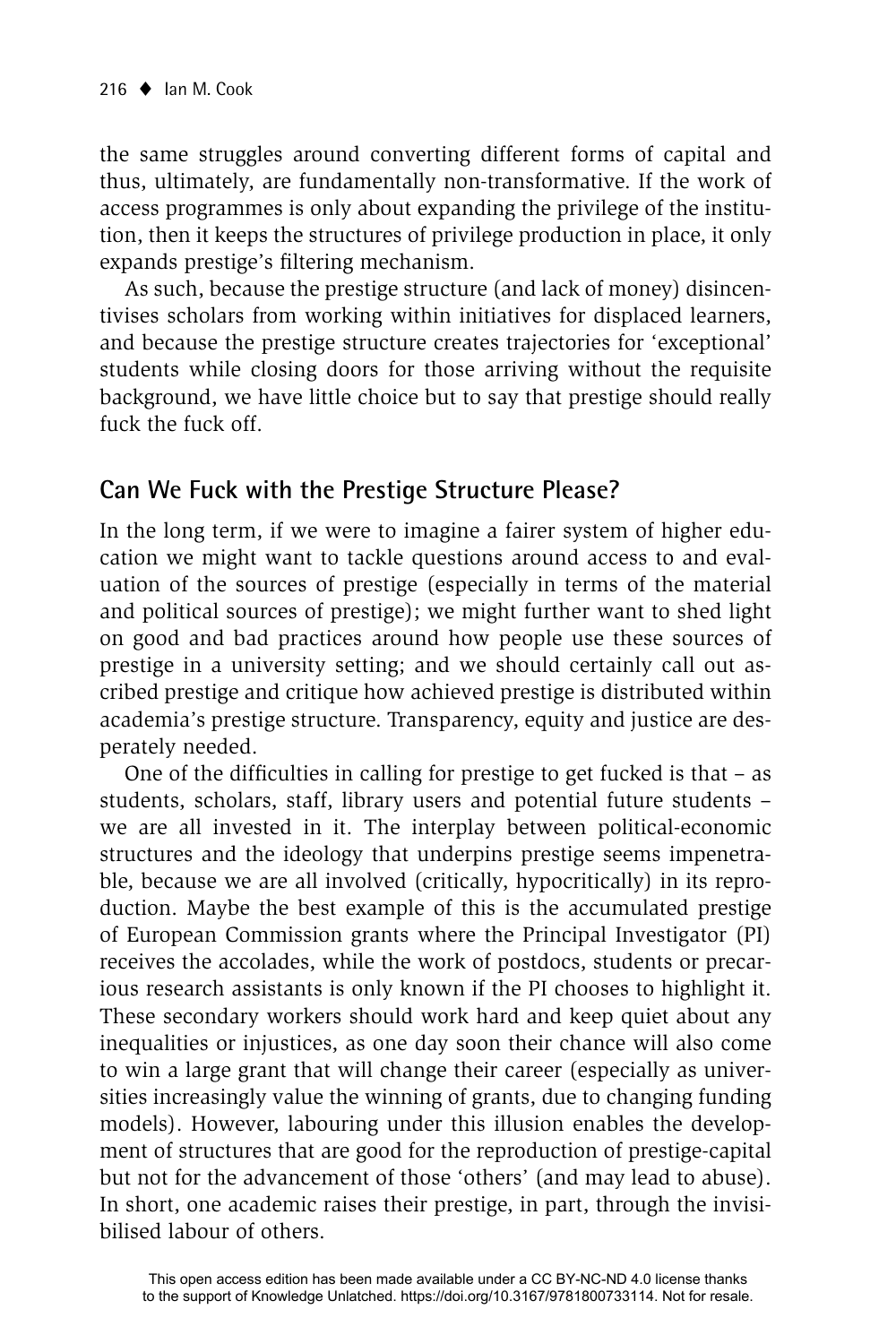This is because what one achieves has to be recognised by others as achievement for the prestige structure to work, and consequently one has to strive to retain the structures of evaluation that have bestowed prestige upon us. It is why people don't ask you, 'What did you publish?', but 'Where did you publish?'. It is why people don't ask you, 'What are you working on?', but 'Where are you working?'. It is why people don't ask you, 'What was your PhD about?', but 'Who was on your PhD committee?'. Of course, a reader might think, 'this author is very bitter because he has failed to gain enough academic prestige by publishing in such and such journal or winning such and such grant, and his supervisor is some loser nobody'. But this is why prestige is so fucking insidious, because I can either ignore the point and hope you take my argument on its merits or point you towards the prestigious things/people I may or may not have done or may or may not have been associated with.

The unbreachable walls of academia's prestige structure present a special irony for precarious scholars. Whereas investing time to accumulate social and cultural capital should yield results in the long term – or so prevalent discourses in society suggest – a quick glance at the current academic job market reveals that for most people who gained a PhD and wish to stay in academia, the opposite is true. The prestige achieved through the accumulation of degrees from fancy universities, journal publications and grant awards does not pay off for those who remain on the inside. Though the cultural capital gained through university degrees is still convertible outside the university (into economic and potentially, over time, social capital), the seemingly unassailable prestige of the university within society is also coming under attack, especially from the right. So why join in the prestige game? Why not quit? If you will excuse an academic insider joke, you have nothing to lose but your H-Index ranking! (Of course precarious scholars are not encouraged to quit, the underlings are required to uphold the structure, it needs subservient workers to keep it running.)

Quitting the prestige game offers a certain sort of freedom. Yes, of course, it offers the 'freedom' of impending unemployment or underemployment. But it also offers scholarly freedom, the freedom to do intrinsically good work – such as working within programmes for displaced learners, to write book chapters with 'fuck' in the title and (funds permitting) to research and publish what interests us as scholars (be they students or full professors). It is liberating because when we work with prestige in mind, we work to fill in pre-existing categories. We see the structures, and we fill them in. It is a closed academic prac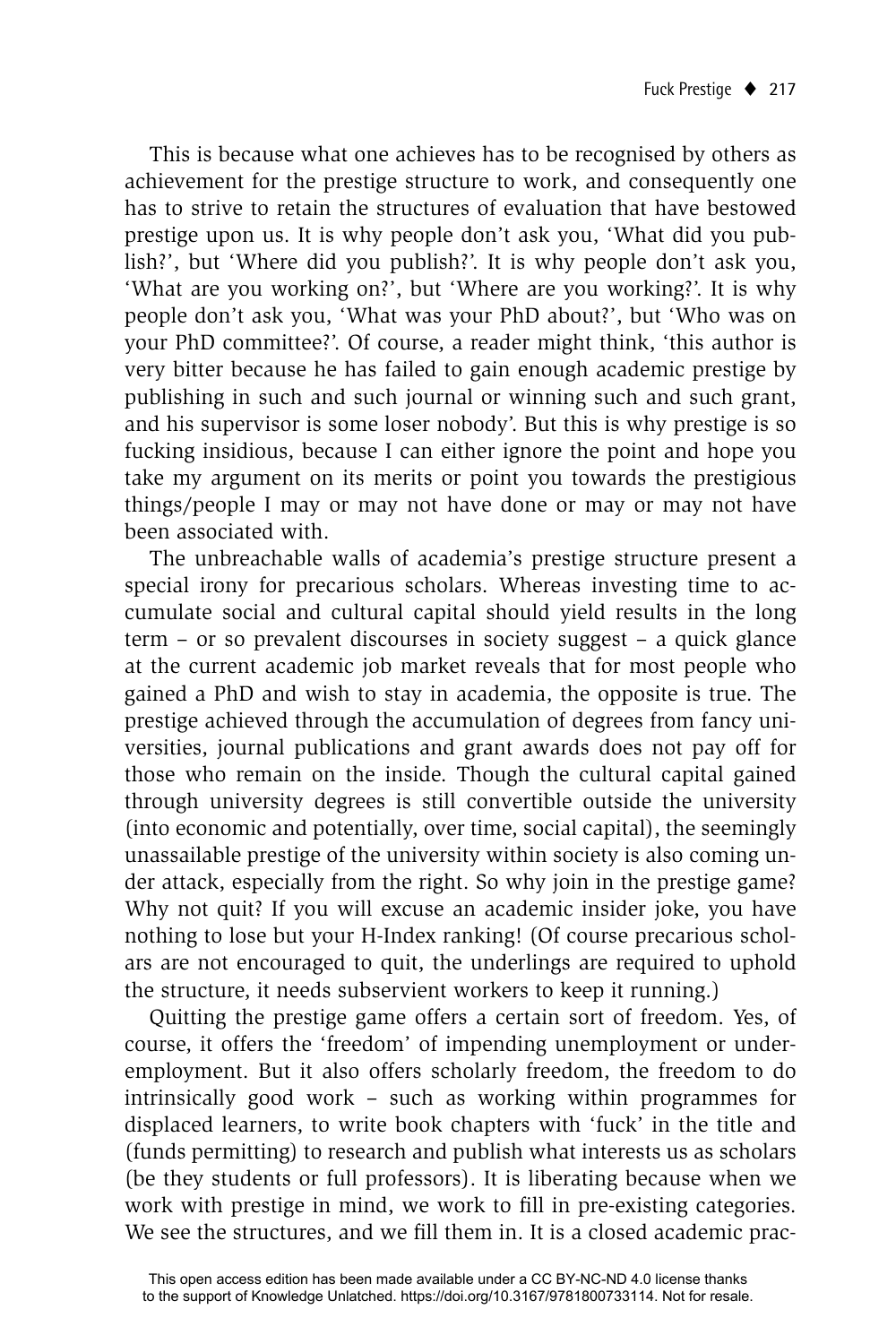tice; an ontology defined by its end goal before it has begun. Opening up the university, teaching and learning with displaced learners, could and should be about an open-ended learning experience.

Finally, if individuals, groups and institutions that enjoy high prestige are respected or admired, and we accept that the prestige structure in academia is both broken and a suffocating force, then one possible solution would be to stop respecting or admiring people, groups and institutions based on their ranking within the prestige structure. We should actively push against mechanisms that uphold these structures of rank; critique groups and individuals when they defer to the power of prestige; and ultimately forge, together, a system of higher education based on a dominant cultural value that yes, of course, rewards great work and scholarship, but does so in a way that does not close off the transformative potential of the university.

**Ian M. Cook** (Central European University, Budapest) is an anthropologist who works on urban change, environmental (in)justice, podcasting and opening up the university.

 $\blacklozenge$ 

#### **References**

- Beer, D. 2016. *Metric Power*. London: Palgrave Macmillan. http://dx.doi.org/10 .1057/978-1-137-55649-3.
- Blackmore, P., and C.B. Kandiko. 2011. 'Motivation in Academic Life: A Prestige Economy', *Research in Post-Compulsory Education* 16(4): 399–411. https://doi .org/10.1080/13596748.2011.626971.
- Bourdieu, P. 1986. *Distinction: A Social Critique of the Judgement of Taste*. London: Routledge.
- Bourdieu, P. 1988. *Homo Academicus*. Cambridge, UK: Polity Press.
- Brankovic, J. 2021. 'The Absurdity of University Rankings', *LSE Impact Blog*, 22 March. https://blogs.lse.ac.uk/impactofsocialsciences/2021/03/22/the-absurd ity-of-university-rankings/.
- Fernback, J. 2018. 'Academic/Digital Work: ICTs, Knowledge Capital, and the Question of Educational Quality', *TripleC: Communication, Capitalism & Critique. Open Access Journal for a Global Sustainable Information Society* 16(1): 143– 58. https://doi.org/10.31269/triplec.v16i1.878.
- Hall, R. 2013. 'Educational Technology and the Enclosure of Academic Labour inside Public Higher Education', *Journal for Critical Education Policy Studies (JCEPS)* 11(3).
- Ortner, S.B., and H. Whitehead. 1981. 'Introduction: Accounting for Sexual Meanings', in S.B. Ortner and H. Whitehead (eds), *Sexual Meanings, the Cultural Construction of Gender and Sexuality*. Cambridge: Cambridge University Press.

This open access edition has been made available under a CC BY-NC-ND 4.0 license thanks to the support of Knowledge Unlatched. https://doi.org/10.3167/9781800733114. Not for resale.